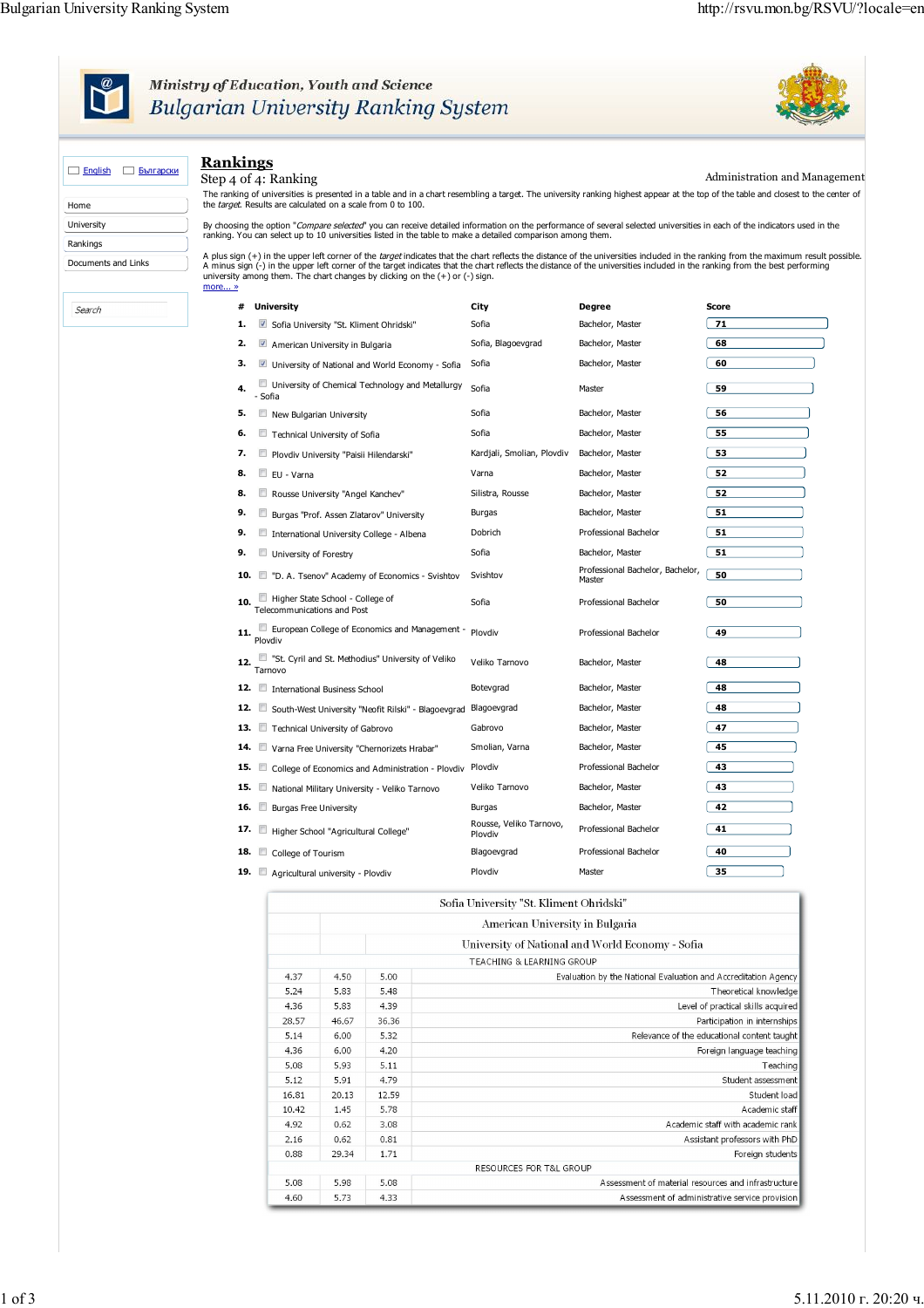| 6.00<br>4.77<br>Organisation of the teaching and learning process                                     |  | 5.33     |
|-------------------------------------------------------------------------------------------------------|--|----------|
| 123.12<br>469.60<br>Library stock                                                                     |  | 2071.24  |
| Library stock per student<br>114.00<br>25.00                                                          |  | 97.00    |
| 6.00<br>5.20<br>Assessment of library stock                                                           |  | 5.36     |
| 16.00<br>6.00<br>Availability of information resources                                                |  | 12.00    |
| 75.76<br>100.00<br>Availability of a viable career development centre                                 |  | 88.10    |
| 2.35<br>2.86<br>Teaching premises                                                                     |  | 1.84     |
| <b>SCIENCE &amp; RESEARCH GROUP</b>                                                                   |  |          |
| 4.00<br>3.00<br>Articles in scientific journals                                                       |  | 125.00   |
| 0.08<br>0.86<br>Number of published books per academic staff member                                   |  | 0.31     |
| 3.00<br>3.00<br>Citation index                                                                        |  | 30.00    |
| 0.00<br>0.00<br>Academic staff involved in projects of the National Scientific Research Fund          |  | 40.00    |
| 7.69<br>0.00<br>Academic staff involved in international scientific research projects                 |  | 53.33    |
| 0.08<br>0.00<br>International scientific exchange                                                     |  | 0.07     |
| 56.67<br>4.55<br>Participation of students in scientific research activities                          |  | 9.52     |
| 56.63<br>78.88<br>Quality of scientific research                                                      |  | 72.57    |
| 4257.14<br>4291.37<br>Financial resources per academic staff member attracted for scientific research |  | 6991.71  |
| 1201.92<br>3462.82<br>Financial resources for scientific research                                     |  | 14739.23 |
| 1112.89<br>184 35<br>Financial resources for scientific research per student                          |  | 690.27   |
| 0.00<br>0.00<br>Training of doctoral candidates within the professional field                         |  | 0.00     |
| 0.00<br>28.00<br>Training of doctoral candidates at the university                                    |  | 109.00   |
| 0.00<br>11.33<br>Academic staff-to-doctoral students ratio                                            |  | 25.27    |
| SOCIAL & LIVING GROUP                                                                                 |  |          |
| 38.19<br>6.74<br>Scholarships                                                                         |  | 15.74    |
| 179.61<br>69.94<br>Students housing                                                                   |  | 80.74    |
| 5.79<br>Satisfaction with the social and living conditions<br>4.68                                    |  | 4.70     |
| PRESTIGE GROUP                                                                                        |  |          |
| 5.90<br>5.38<br>Secondary education diploma GPA                                                       |  | 5.67     |
| 2.75<br>40.35<br>Prestige among students                                                              |  | 39.44    |
| 3.07<br>39 20<br>Prestige among graduates                                                             |  | 62.78    |
| 3.42<br>30.36<br>Prestige among academic staff                                                        |  | 69.54    |
| 0.36<br>32.45<br>Prestige among employers                                                             |  | 34.00    |
| 1.64<br>27.56<br>Prestige among the general public                                                    |  | 60.30    |
| PROFESSIONAL & CAREER GROUP                                                                           |  |          |
| 1817.13<br>1246.42<br>Graduates' insurance income                                                     |  | 1458.74  |
| $-0.25$<br>$-1.94$<br>Unemployment among university graduates                                         |  | $-1.21$  |
| 54.76<br>21.77<br>Professional development and career in the chosen field of study                    |  | 23.69    |
| 52.72<br>33.72<br>I gained confidence that I will succeed in life                                     |  | 15.35    |
| 51.91<br>23.32<br>I created important contacts and friendships                                        |  | 0.00     |
| 0.02<br>2.69<br>Employers' preferences                                                                |  | 1.20     |

Compare selected

**Higher education institutions not included in the ranking due to lack of adequate data allowing for them to be rated.**

| Medical University "Prof. Dr. Paraskev Stoyanov" -<br>Varna     | Varna   | Bachelor, Master |
|-----------------------------------------------------------------|---------|------------------|
| Academy of the Ministry of Interior                             | Sofia   | Master           |
| University of Mining and Geology "St. Ivan Rislki"- Sofia Sofia |         | Bachelor         |
| "Konstantin Preslavsky" University of Shumen                    | Shumen  | Master           |
| Technical University of Varna                                   | Varna   | Bachelor, Master |
| University of Food Technology                                   | Ploydiv | Bachelor         |
|                                                                 |         |                  |